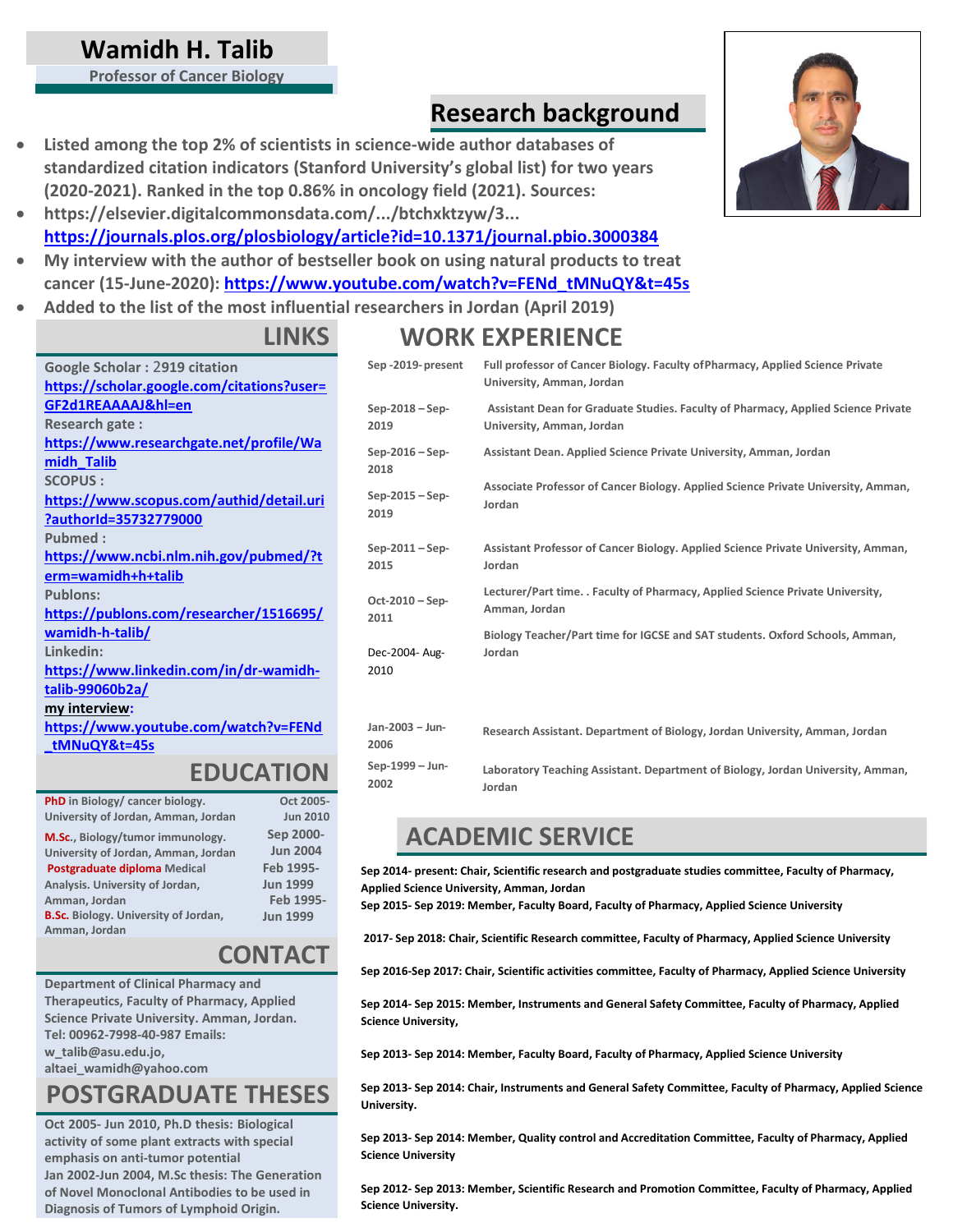#### **Publications**

- 1. Talib, W.H.; Alsayed, A.R.; Barakat, M.; Abu-Taha, M.I.; Mahmod, A.I. Targeting Drug Chemo-Resistance in Cancer Using Natural Products. Biomedicines 2021, 9, 1353. https://doi.org/10.3390/biomedicines9101353
- 2. Talib, W.H.; Mahmod, A.I.; Kamal, A.; Rashid, H.M.; Alashqar, A.M.D.; Khater, S.; Jamal, D.; Waly, M. Ketogenic Diet in Cancer Prevention and Therapy: Molecular Targets and Therapeutic Opportunities. Curr. Issues Mol. Biol. 2021, 43, 558-589. https://doi.org/10.3390/cimb43020042.
- 3. AI Mahmod, WH Talib. Anticancer activity of Mandragora autumnalis: an in vitro and in vivo study. Pharmacia, 2021
- 4. Talib, Wamidh H., et al. "Melatonin in Cancer Treatment: Current Knowledge and Future Opportunities." Molecules 26.9 (2021): 2506.
- 5. Abaza, Ismail, et al. "Aroma Profile, Chemical Composition and Antiproliferative Activity of the Hydrodistilled Essential Oil of a Rare Salvia Species (Salvia greggii)." Journal of Biologically Active Products from Nature 11.2 (2021): 129-137.
- 6. Talib, Wamidh H., et al. "Diabetes and Cancer: Metabolic Association, Therapeutic Challenges, and the Role of Natural Products." Molecules 26.8 (2021): 2179.
- 7. AlKury, Lina T. Al, Zainab Taha, and Wamidh H. Talib. "Immunomodulatory and Anticancer Activities of Hyacinthus orientalis L.: An In Vitro and In Vivo Study." Plants 10.4 (2021): 617.
- 8. Sabbah, Dima A., et al. "New derivatives of sulfonylhydrazone as potential antitumor agents: Design, synthesis and cheminformatics evaluation." Acta Pharmaceutica 71.4 (2021): 545-565.
- 9. Talib, Wamidh H., Muna Barakat, and Lina T. Al Kury. "Hyperhomocysteinemia and Cancer: The Role of Natural Products and Nutritional Interventions." Nutritional Management and Metabolic Aspects of Hyperhomocysteinemia 6.9 (2021): 9.
- 10. Abu-Odeh, Alaa M., and Wamidh H. Talib. "Middle East Medicinal Plants in the Treatment of Diabetes: A Review." Molecules 26.3 (2021): 742.
- 11. Ababneh, Taher S., et al. "Synthesis, computational, anticancerous and antiproliferative effects of some copper, manganese and zinc complexes with ligands derived from symmetrical 2, 2'-diamino-4, 4'-dimethyl-1, 1'-biphenyl-salicylaldehyde." Polish Journal of Chemical Technology 1.ahead-ofprint (2021).
- 12. Plant-derived Natural Products in Cancer Research: extraction, mechanism of action, and drug formulation. Molecules. 2020. Accepted.
- 13. In vitro evaluation of the antioxidant, anti-Propioni bacterium acne and antityrosinase effects of Equisetum ramosissimum (Jordanian horsetail)." Tropical Journal of Pharmaceutical Research 19.10 (2020): 2147-2152.
- 14. Resveratrol and Tumor Microenvironment: Mechanistic Basis and Therapeutic Targets. Molecules. 2020 Jan;25(18):4282.
- 15. The Impact of Herbal Infusion Consumption on Oxidative Stress and Cancer: The Good, the Bad, the Misunderstood. Molecules. 2020;25(18):4207.
- 16. New maleimide 1,2,3‑triazole hybrids: design, synthesis, anticancer, and antimicrobial activities. Monatshefte für Chemie-Chemical Monthly, 2020.
- 17. Synthesis, computational, anticancerous and antiproliferative effects of some copper, manganese and zinc complexes with ligands derived from symmetrical 2,2'-diamino-4,4'-dimethyl-1,1'-biphenyl-salicylaldehyde. Polish Journal of Chemical Technology. 2020: accepted
- 18. Do herbal drinks augment the cytotoxic effect against different cancer cells? Are they potent stimulators of innate and acquired immunity?." Journal of Clinical Oncology (2020) 38, no. 15\_supp. DOI: 10.1200/JCO.2020.38.15\_suppl.e21657 (IF: 28.245).

19. Investigations on the spontaneous emitted and hydrodistilled volatiles of Platycladus orientalis (L.) Franco grown in four different biogeographic zones of Jordan. Biochemical Systematics and Ecology. 2020, accepted

- 20. *Terfezia boudieri*: A Desert Truffle With Anticancer and Immunomodulatory Activities. *Front. Nutr.* (2020) 7:38.
- 21. Ketogenic Diet Combined With Melatonin Overcomes Cisplatin and Vincrisitne Drug Resistance in Breast Carcinoma Syngraft. Nutrition (2020), 72,

22. In Vitro Characteristics of a Combination of Thymoquinone-Resveratrol Loaded and Targeted Nanodrug Delivery System." Jordan Journal of Pharmaceutical Sciences 13, no. 1 (2020).

23. Cis and trans- palladium (II) complexes derived from SNN amidrazone pincer ligand: Synthesis, crystal structures and biological evaluation. Journal of Molecular Structure 1197 (2019): 282-291.

24. Varthemia iphionoides and Pelargonium graveolens Extracts as a Treatment of Breast Cancer Implanted in Diabetic Mice. Pharmacognosy Magazine 15 (2019): 698-707.

25. Ligand-Based Drug Design: Synthesis and Biological Evaluation of Substituted Benzoin Derivatives as Potential Antitumor Agents." Medicinal Chemistry 15, no. 4 (2019): 417-429.

26. Role of curcumin in regulating p53 in breast cancer: overview of mechanism of action. Breast Cancer: Targets and Therapy 10 (2018): 2017-217.

27. In Vivo Evaluation of Antirrhinum majus' Wound-Healing Activity." Scientia pharmaceutica 86.4 (2018): 45.

28. Parthenolide inhibits tumor-promoting effects of nicotine in lung cancer by inducing P53-dependent apoptosis and inhibiting VEGF expression." *Biomedicine & Pharmacotherapy* 107 (2018): 1488-1495.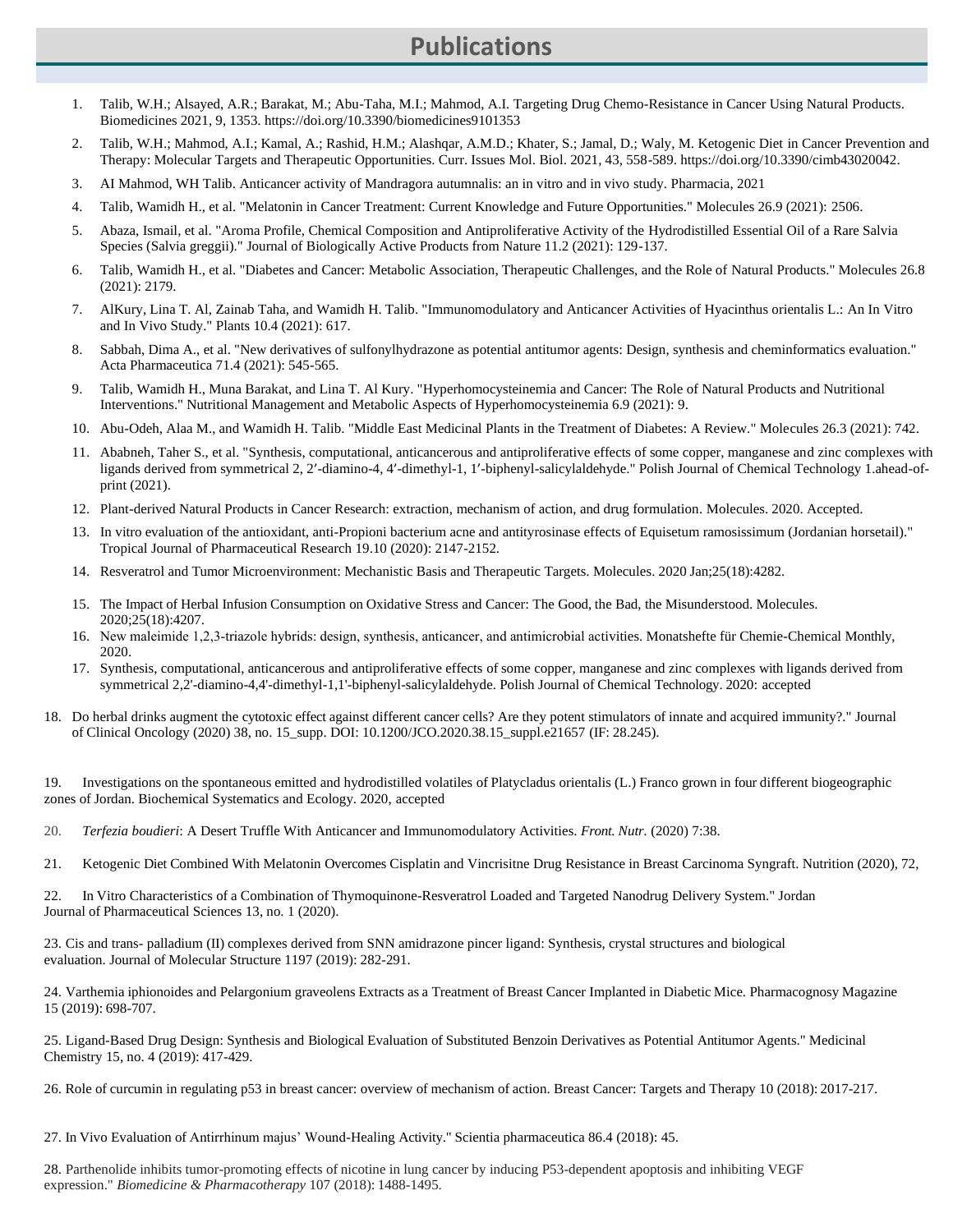29. A new acetylacetone derivative inhibits breast cancer by apoptosis induction and angiogenesis inhibition. J Can Res Ther 15.5 (2019): 1141.

30. The effect of polymer length on the in vitro characteristics of a drug loaded and targeted silica nanoparticles. Saudi Pharmaceutical Journal 26.7 (2018): 1022-1026.

31. Benzoin Schiff Bases: Design, Synthesis, and Biological Evaluation as Po-tential Antitumor Agents. *Medicinal Chemistry*, (2018) *14*, pp.1-14.

32. Melatonin and Cancer Hallmarks. Molecules. 2018 Feb 26;23(3):518.

33. Synergistic effect of thymoquinone and melatonin against breast cancer implanted in mice. J Can Res Ther (2018), 14(9), p.324.

34. Consumption of garlic and lemon aqueous extracts combination reduce tumor burden by angiogenesis inhibition, apoptosis induction, and immune system modulation. Nutrition. 2017; 43-44: 89-97.

35. A targeted drug delivery system of anti-cancer agents based on folic acidcyclodextrin-long polymer functionalized silica nanoparticles. Journal of Drug Delivery Science and Technology. 2017; 41: 367-374.

36. Regressions of Breast Carcinoma Syngraft Following Treatment with Piperine in Combination with Thymoquinone. Sci. Pharm. 2017;85 (3):27.

37. Antitumor effect of thymoquinone combined with resveratrol on mice transplanted with breast cancer. Asian Pacific Journal of Tropical Medicine. 2017; 10 (4), 400-408.

38. Combination of metformin and curcumin targets breast cancer in mice by angiogenesis inhibition, immune system modulation, and induction of p53 independent apoptosis. Therapeutic Advances in Medical Oncology. 2017; 9 (4), 235-252

39. In vitro anticancer, anti-inflammatory, and antioxidant potentials of Ephedra aphylla. Journal of cancer research and therapeutics 14.6 (2018): 1350..

40. Phytochemical Investigation and Antimicrobial Activities of Jordanian Psidium guajava Raw Fruit Peel Extract using Soxhlet and Microwave Extraction Methods. Research Journal of Medicinal Plants, 2016, 10: 443-449.

41. Propionibacterium acnes Augments Antitumor, Anti-Angiogenesis and Immunomodulatory Effects of Melatonin on Breast Cancer Implanted in Mice**.** [PLoS One.](http://www.ncbi.nlm.nih.gov/pubmed/25919398) 2015;10(4):e0124384.

42. Immune evasion in cancer: Mechanistic basis and therapeutic strategies**.** [Semin Cancer Biol. 2](http://www.ncbi.nlm.nih.gov/pubmed/25818339)015; 35:S185-S198.

43. Cancer prevention and therapy through the modulation of the tumor microenvironment[. Semin Cancer Biol. 2](http://www.ncbi.nlm.nih.gov/pubmed/25818339)015;35: S199-S223

44. Designing a Broad-Spectrum Integrative Approach for Cancer Prevention and Treatment. [Semin Cancer Biol. 2](http://www.ncbi.nlm.nih.gov/pubmed/25818339)015; 35: S276-S304.

45. Synthesis, spectral, X-ray single structure, DFT Calculations and Antimicrobial Activities of [Co(II)X2 (dmphen)] (X= Br and SCN-). *Journal of Molecular Structure*. (2015). 1086: 153-160.

46. Chinese green tea (Lung Chen) consumption reduces oxidative stress, inflammation and tissues damage in smoke exposed rats. *Iranian Journal of Basic Medical Sciences* (2014). 17(10):740-746.

47. Tumor Associated Immune Dysfunction: Immune Cells Involved and Suggested Therapies. *Annual Research & Review in Biology* (2014). 4(24): 4190-4201.

48. [Synthesis and Biological Activity of Novel Schiff Bases derived from metronidazole.](https://www.researchgate.net/researcher/2049746987_Nabil_E_Kassan) *Medicinal Chemistry Research* (2014). 23 [\(11\):](http://link.springer.com/journal/44/23/11/page/1) 4872-4882.

49. Characterization and biological activities of two copper(II) complexes with dipropylenetriamine and diamine as ligands. *Spectrochimica Acta Part A: Molecular and Biomolecular Spectroscopy* (2014). 127:225-30.

50. Heterotrimetallic Ru(II)/Pd(II)/Ru(II) complexes: Synthesis, crystal structure, spectral characterization, DFT calculation and antimicrobial study. *Spectrochimica Acta Part A: Molecular and Biomolecular Spectroscopy* (2014). 122: 273–282

51. Morning salivary cortisol associates with elevated serum leptin levels in Jordanian young men with olive pollen induced allergic rhinitis. *British J Med Med Res*. (2014). 4(3): 797-806.

52. Combinatorial Effects of Thymoquinone on the Anticancer Activity and Hepatotoxicity of the Prodrug CB 1954. *Sci. Pharm*. (2013). 81: 519-530.

53. Jordanian *Ducrosia flabellifolia* Inhibits Proliferation of Breast Cancer Cells by Inducing Apoptosis. *British J Med Med Res*. (2013). 3(3):771-783.

54. Synthesis, characterization, and antimicrobial activity of Schiff bases derived from benzaldehydes and 3,30-diaminodipropylamine. *Arabian J. Chem*. (2015). 8: 850-857..

55. Combination of *Ononis hirta* and *Bifidobacterium longum* decreases syngeneic mouse mammary tumor burden and enhances immune response. *[J](http://www.ncbi.nlm.nih.gov/pubmed/23174725) [Cancer Res Ther.](http://www.ncbi.nlm.nih.gov/pubmed/23174725)* (2012). 8(3):417-23

56. Immunotoxicity Induced by Acute Subtoxic Doses of Paraquat Herbicide: Implication of Shifting Cytokine Gene Expression toward T-Helper (TH)- 17 Phenotype. *Chem. Res. Toxicol* (2012). 25(10): 2112-2116.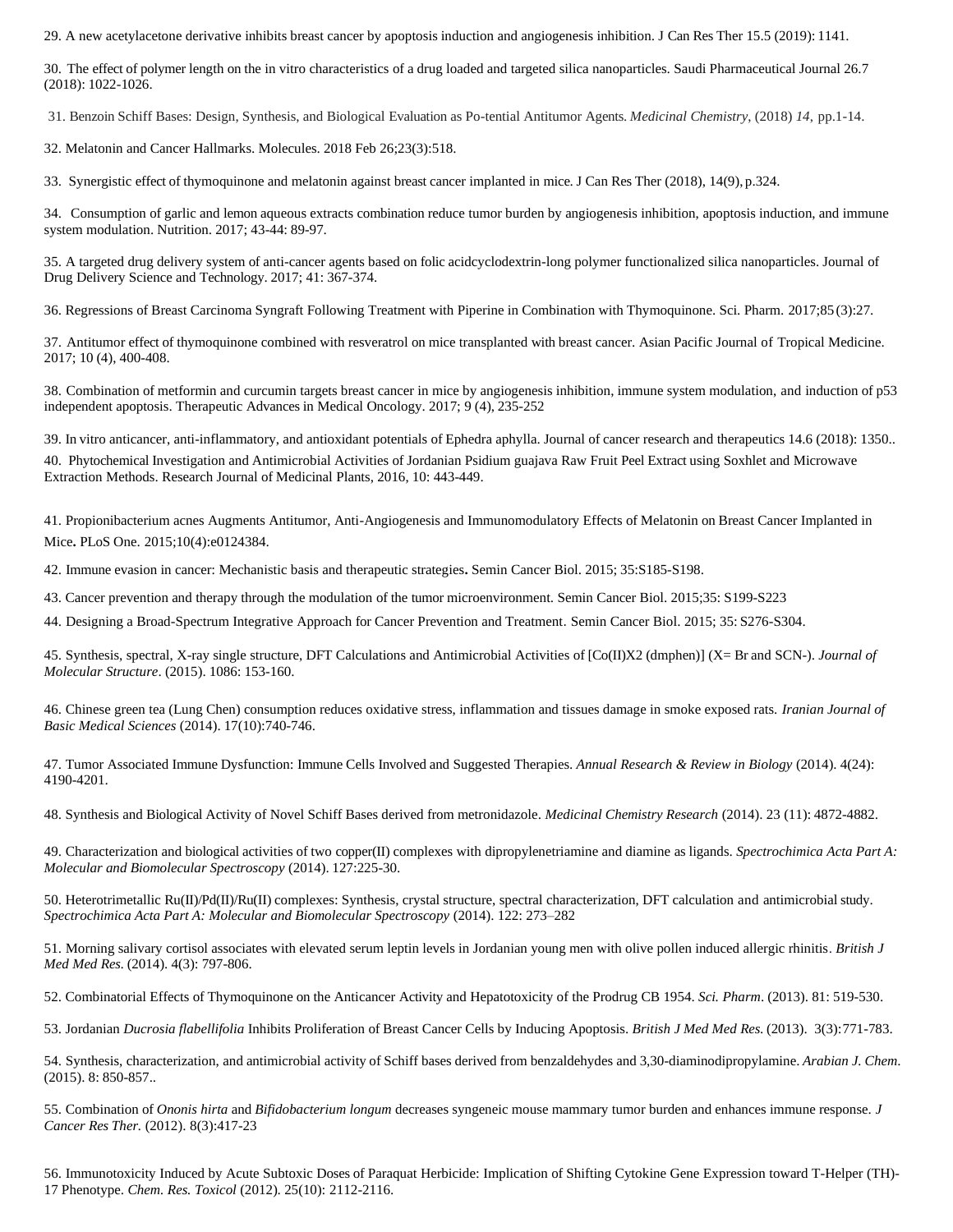57. Antiproliferative, Antimicrobial, and Apoptosis Inducing effects of Compounds Isolated from *Inula Viscosa*. *Molecules (2012).* 17: 3291-3301.

58. Anticancer and Antimicrobial Potential of Plant-Derived Natural Products. In: Iraj Rasooli (editor), Phytochemicals - Bioactivities and Impact on Health, (2011). Ch.6, PP 141-158, Intech, Croatia.

- 59. Antiproliferative activity of plant extracts used against cancer in traditional medicine. *Sci. Pharm*. (2010). 78: 33-45.
- 60. Antimicrobial, Cytotoxicity and Phytochemical Screening of Jordanian Plants Used in Traditional Medicine. *Molecules* (2010). 15: 1811-1824.

#### **Awards**

Oct-2021: award for highest H-index in Scopus on the level of Applied Science Private University.

Sep-2020: Award for highest citations in SCOPUS database in the faculty of pharmacy- Applied Science Private University.

May-2019: Award for highest citations in Applied Science Private University for the academic year 2018-2019

April-2019: added to the list of the most influential researchers in Jordan.

May- 2018: Award for highest citations in SCOPUS database for the academic year 2017-2018

May-2107: Award for highest publication number in SCOPUS database at the faculty of pharmacy, Applied Science University, Amman, Jordan May-2017: Distinguished researcher in the faculty of pharmacy award, Applied Science Private University, Amman, Jordan

April- 2017: Best supervisor in natural products and medicinal chemistry session. ASU-Pharmacy Third National Conference (Recent Trends in Postgraduate Studies). 15-16 December, 2017, Amman, Jordan.

June-2015: Best researcher in the faculty of pharmacy award, Applied Science Private University.

September-2014: Distinguished Iraqi academics award, Iraq embassy, Amman, Jordan

### **Taught courses**

2020-2021: Research methods (for master students), 2017-2018: Seminar (for master students),2016- Present: Cancer Biology (for master students), 2014- Present: Immunology,2010- Present: Anatomy and Histology for pharmacy and nursing students,2010- 2013: Practical anatomy and Histology,2010- 2016: Practical Biochemistry, 2011- 2016:Practical Clinical Chemistry, 2012-2013: Practical Physiology, 2012- 2013: Biochemistry II.

# **Postgraduate Supervision**

- 1. June 2020-present: co-advisor for a PhD in clinical nutrition student (Duaa Jada): thesis title: **A novel nutritional/pharmacological regimen as an adjuvant cancer therapy: breast cancer and doxorubicin as a model**. Jordan University
- 2. Novmber-2021-present: Supervisor for a Master in Pharmaceutical Sciences student (Amer Khatab): Thesis title: **Evaluation of ketogenic diet and thymoquinone combination as a treatment of cisplatin drug resistance in breast cancer: an in vitro and in vivo study.** Applied Science Private University
- 3. November- 2021-presnt: Supervisor for a Master in Pharmaceutical Sciences student (Ayah Kamel): Thesis title: **Evaluation of ketogenic diet and probiotics combination as a treatment of breast cancer implanted in mice**. Applied Science Private University.
- 4. September- 2020-presnt: Supervisor for a Master in Pharmaceutical Sciences student (Hasan Rashid). Thesis title: **Phytochemical screening, anti-cancer, and antioxidant activities of Aloysia citrodora ( Lemon verbena) growing in Jordan**. Applied Science Private University.
- 5. September 2021-present: Supervisor for a Master in Pharmaceutical Sciences student (Shatha Haif). Thesis title: **Combination of thymoquinone and intermittent fasting as a treatment of breast cancer implanted in mice**. Applied Science Private University.
- 6. June 2021-present: Supervisor for a Master in Pharmaceutical Sciences student (Zainab R. Al-Sharea). Thesis title**: Evaluation of thymoquinone and parthenolide as a combination therapy to overcome drug resistance in breast cancer**. Applied Science Private University.
- 7. January 2021-present: Supervisor for a Master in Pharmaceutical Sciences student (Hana Almoghrabi)). Thesis title: **Evaluation of Ashwagandha Root Extract and Melatonin as a Combination Therapy for Breast Cancer Implanted in Mice**. Applied Science Private University.
- 8. July 2020- June 2021: Supervisor for a Master in Pharmaceutical Sciences student (Sajidah Jawarneh). Thesis title: **Combination of Fastingand Functional Food to Treat Drug Resistant Breast Cancer Implanted in Mice**. Applied Science Private University.
	- 9. October 2020-June 2021: Co-advisor for a Master in Pharmaceutical Sciences student (Aya Alashqar). Thesis title: **Phytochemical evaluation and screening the antiproliferative and antimicrobial activities of the crude extracts of**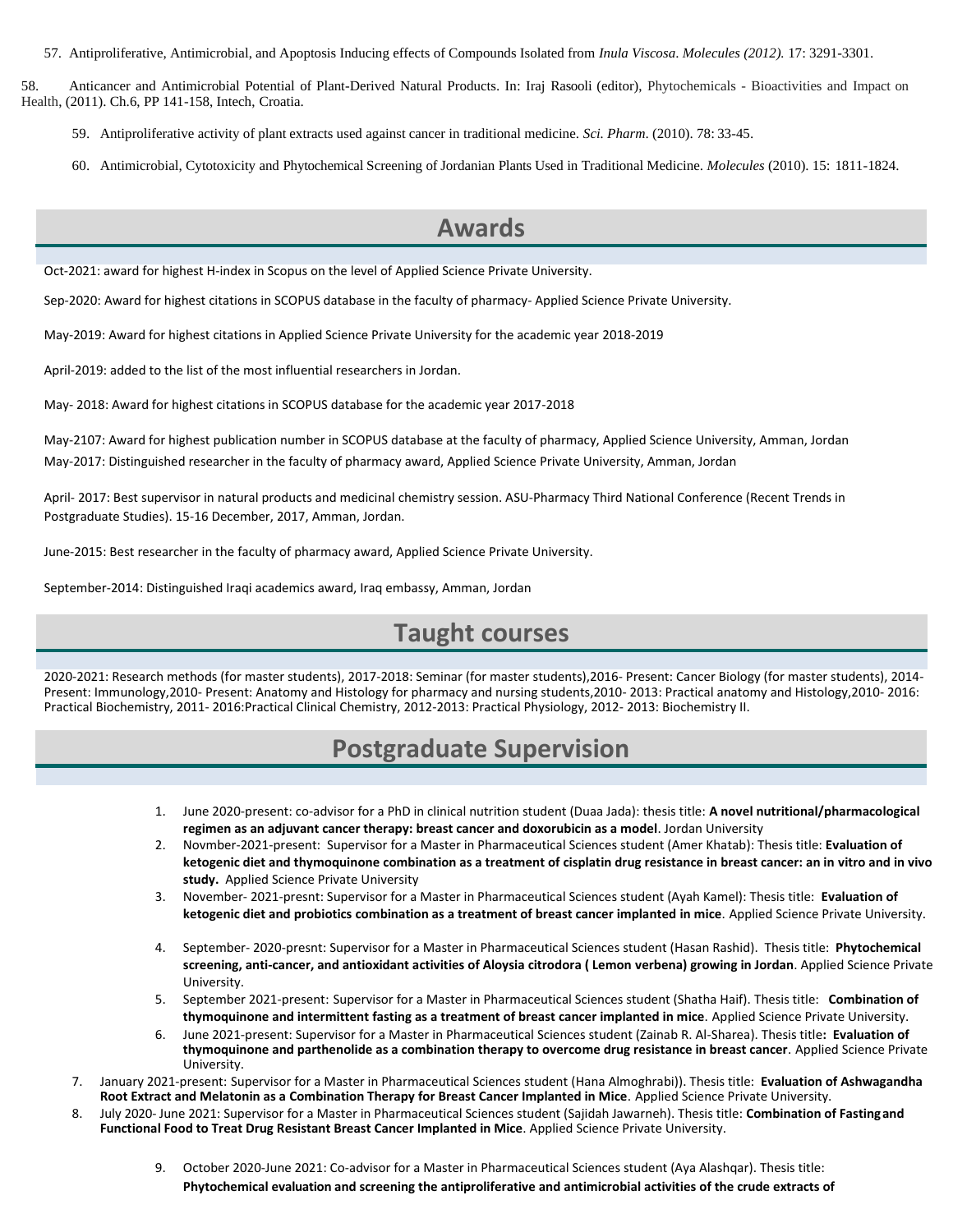**Verbascum transjordanicum**. Applied Science Private University.

- 10. October 2020-August 2021: Co-advisor for a Master in Pharmaceutical Sciences student (Ali Mehrif). Thesis title: **Chemical compositions, antimicrobial, and antiproliferation activities of flowers of Leucaena leucocephala**. Applied Science Private University.
- 11. October 2020-presen: Supervisor for a Master in Pharmaceutical Sciences student (Noor Abbas). Thesis title: **Structural**  and biochemical studies on human salivary carbonic anhydrase VI. Applied Science Private University.
- 12. October 2020-presen: Supervisor for a Master in Pharmaceutical Sciences student (Meena Safi). Thesis title: **Screening of the antimicrobial, antiproliferative and immunomodulatory effects of different extracts of Gaz alafi (Quercus manna) and the phytochemical evaluation of the active extract(s): An in vitro study**. Applied Science Private University.
- 13. April 2020-present: Supervisor for a Master in Pharmaceutical Sciences student (Sara Abuarab). Thesis title**: Immunomodulatory and anticancer activities of Jordanian barley bran**. Applied Science Private University.
- 14. April 2020-present: Supervisor for a Master in Pharmaceutical Sciences student (Faten Farhan). Thesis title: **Evaluation of probiotics as adjuvant anticancer therapy to overcome drug resistance in breast cancer**. Applied Science Private University.
- 15. March 2020- present: co-advisor for a Master in Pharmacutical Sciences student (Hasan ALsalman) Thesis title: **Volatile oil composition, antiproliferative, and antimicrobial effects of the aerial parts of four aromatic herbs (fennel, dill, coriander, celery) growing in Jordan**. Applied Science Private University.
- 16. October 2019- September 2020: Supervisor for a Master in Pharmaceutical Sciences student (Dina Alshafei). Thesis title: **Tolfenamic acid and beta glucan as an immunomodulatory and anticancer combination.** Applied Science Private University.
- 17. October 2019-August 2020: Supervisor for a Master in Pharmaceutical Sciences student (Osama Abed Al-Mahmood). Thesis title: **Essential oil determination of the leaves of Platycladus orientalis grown in Jordan and evaluation its anti-cancer activity**. Applied Science Private University.
- 18. October 2019- July 2020: Supervisor for a Master in Pharmaceutical Sciences student (Israa Adnan). Thesis title: **Immunomodulatory and anticancer activities of herbal drink consumed in the Middle East**. Applied Science Private University.
- 19. October 2019- July 2020: Supervisor for a Master in Pharmaceutical Sciences student (Asma Mahmod). Thesis title: **Evaluation of Immunomodulatory and anticancer activities of Autumn Mandrake (Mandragorn autumnalis)**. Applied Science Private University.
- 20. July 2019- Jan 2020: Supervisor for a Master in Pharmaceutical Sciences student (Naima Belqasim). Thesis title: **Evaluation of Thymoquinone and Metformin as a Combination Therapy for Breast Cancer in Diabetic Mice**. Applied Science Private University.
- 21. Feb 2019- Jan 2020: Supervisor for a Master in Pharmaceutical Sciences student (Ali Hussain AL-rufayei). Thesis title: Evaluation of Selected Natural Products to Overcome Cisplatin Resistance in Breast Cancer. Applied Science Private University.
- 22. May 2018- present: co-advisor for a Master in Pharmacutical Sciences student (Abdullah Al-Jabali) Thesis title: **Detection of cytoplasmic proteins translated by mitochondrial ribosomes**. Applied Science Private University.
- 23. May 2018- Jan 2020: Supervisor for a Master in Pharmaceutical Sciences student (Leen Abushams). Thesis title: **Immunomodulatory and Anti-cancer activities of Barley and Wheat bran consumed in Jordan**. Applied Science Private University.
- 24. May 2018- June 2019: Supervisor for a Master in Pharmaceutical Sciences student (Sonia al-hadid). Thesis title: **The impact of Curcumin on the treatment of breast cancer in diabetic mice**. Applied Science Private University.
- 25. Apr. 2018- Aug. 2019: Supervisor for a Master in Pharmaceutical Sciences student (Norhan Tariq). Thesis title: **Breaking Doxorubicin Resistance in Cancer Using Natural Products**. Applied Science Private University.Nov. 2017- Nov. 2018: Supervisor for a Master in Pharmaceutical Sciences student (Yaman Anan). Thesis title: **Evaluation of galloflavin and genistein as a combination therapy to treat breast cancer in mice**. Applied Science Private University.
- 26. Nov. 2017- May 2018: Supervisor for a Master in Pharmaceutical Sciences student (Omer Altaei). Thesis title: **Evaluation of the anticancer and immunomodulatory activities of Nerium oleander flowers**. Applied Science PrivateUniversity.
- 27. Dec. 2016- Dec. 2017: Co-advisor for a Master in Pharmaceutical Sciences student (Fadi G. Saqallah). Thesis title: **Phytochemical and Biological Studies on Jordanian Species of Garden Snapdragon (Antirrhinum majus)**. Applied Science Private University.
- 28. Dec. 2016- Dec. 2017: Supervisor for a Master in Pharmaceutical Sciences student (Ahmed Alrawi). Thesis title: **Anticancer and immunomodulatory activities of Jordanian Citrullus colocynthis**. Applied Science Private University.
- 29. Dec. 2016- Dec. 2017: Co-advisor for a Master in Pharmaceutical Sciences student (Noor Sabah). Thesis title**: Studying the total phenolics contents, antioxidant and antibacterial effects of Horsetail (Equisetum Giganteum) different extracts**. Applied Science Private University.
- 30. Nov. 2016- May 2018: Supervisor for a Master in Pharmaceutical Sciences student (Maha Farid Al Obaydi). Thesis title: **Evaluation of immunomodulatory and anticancer activities of Desert Truffles(Terfezia claveryi): an in vitro study.** Applied Science Private University.
- 31. Sep. 2016- Jul. 2017: Supervisor for a Master in Pharmaceutical Sciences student (Tasneem Osama Al-zubi). Thesis title: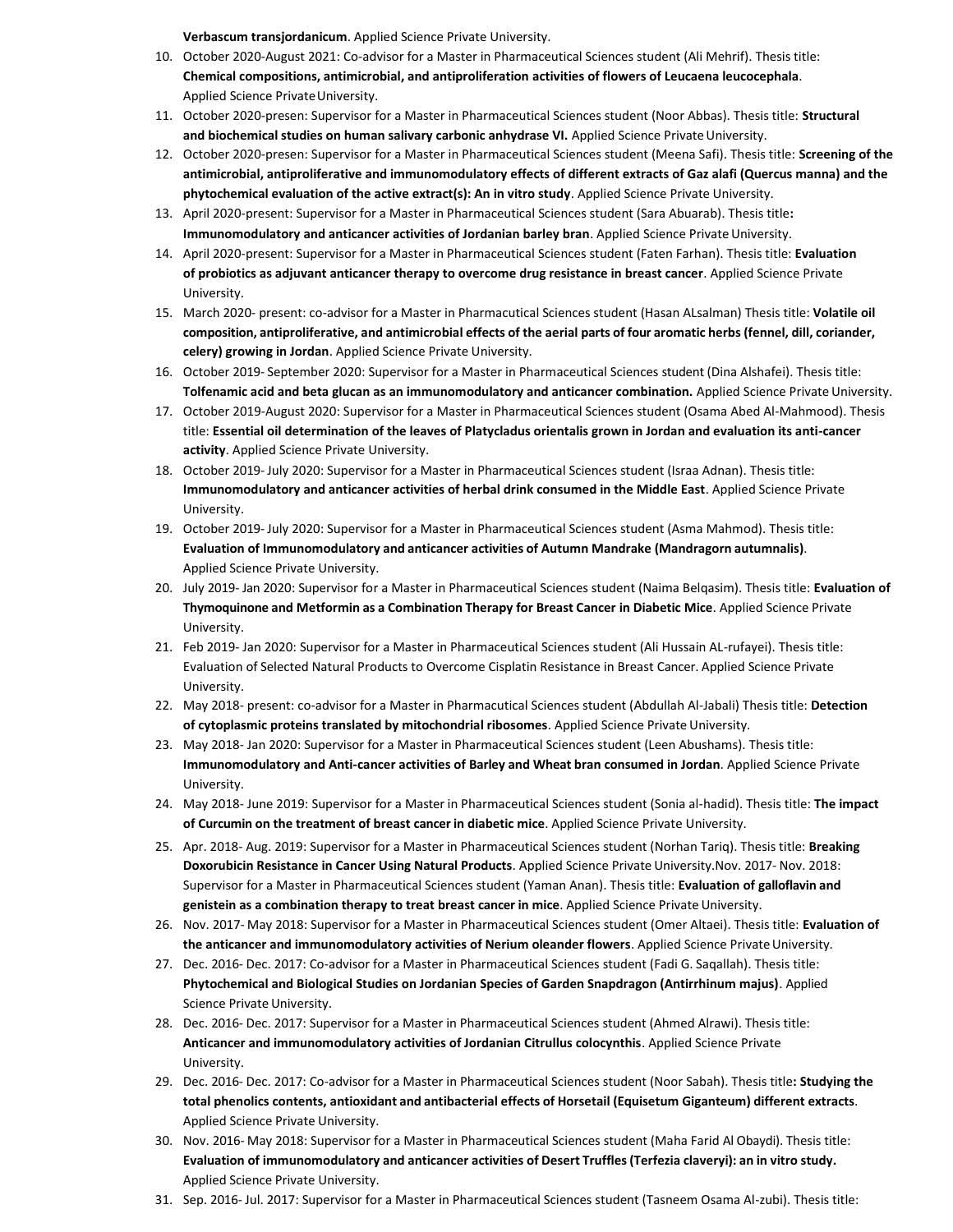**Evaluation of camel milk as a functional food to enhance the anticancer activity of selected natural products**. Applied Science Private University.

- 32. April 2016- May.2017: Supervisor for a Master in Pharmaceutical Sciences student (Manal Alruwad). Thesis title: **Immunomodulatory and anticancer activities of herbal drinks from Jordanian medicinal plants**. Applied Science Private University.
- 33. Jan. 2016- Jan 2017: Supervisor for a Master in Pharmaceutical Sciences student (Rana Y. Halees). Thesis title: **Screening**  antidiabetic plants as a treatment of breast cancer implanted in diabetic mice. Applied Science Private University.
- 34. May. 2015- May 2016: Supervisor for a Master in Pharmaceutical Sciences student (Eilaf Sabbar). Thesis title: **Development of resveratrol loaded polylactic – coglycolic acid (PLGA) implants as an anticancer therapy against breast cancer implanted in mice**. Applied Science Private University.
- 35. Oct. 2013- March 2016: Supervisor for a Master in Pharmaceutical Sciences student (Rabah Rashad Falah). Thesis title**: Targeting breast cancer in mice using a combination of metformin and curcumin**. Applied Science PrivateUniversity.
- 36. Oct. 2013- Sep. 2015: Supervisor for a Master in Pharmaceutical Sciences student (Omar AL-Obaidy). Thesis title **Antitumor activity of Thymoquinone in Combination with Resveratrol to Treat Breast Cancer in Mice**. Applied Science Private University.
- 37. Oct. 2012- Apr. 2015: Supervisor for a Master in Pharmaceutical Sciences student (Lena Odeh). Thesis title**: Thymoquinone**  and melatonin as a therapeutic combination to treat breast cancer in mice. Applied Science Private University.

# **Conferences, workshops and visits**

- 1. First international conference on nutrition, dietetics, and food science, Sultan Qaboos University, Oman on 13-15 December 2021. Presentation title: Nutrition and Cancer: Potentials for Adjuvant Anti-cancer Therapies.
- 2. Do herbal drinks augment the cytotoxic effect against different cancer cells? Are they potent stimulators of innate and acquired immunity?. The American Association of Cancer Research Annual Meeting, June 22 - 24, 2020, online session. Abstract published in: Journal of Clinical Oncology (2020) 38, no. 15 supp. Israa Adnan and Wamidh Talib.
- 3.
- 4. 9th annual meeting of the Middle-Eastern Association for Cancer Research (MEACR), December 7 and 8, 2019- Doha/Qatar. Combination of natural products to overcome drug resistance in breast cancer chemotherapy. Wamidh H. Talib.
- 5. Al-Zaytoonah University of Jordan and the University of Toledo International Pharmaceutical Conference (ZTIPC 2019) "Future of Pharmaceutical Sciences", November 6-7th 2019, Amman, Jordan. Poster Presentation: Immunomodulatory and Anti-cancer activities of Wheat Bran Consumed in Jordan. Leen Abushams and Wamidh Talib
- 6. Al-Zaytoonah University of Jordan and the University of Toledo International Pharmaceutical Conference (ZTIPC 2019) "Future of Pharmaceutical Sciences", November 6-7th 2019, Amman, Jordan. Poster Presentation: N-Substituted-4-Hydroxy-6-Nitro-2-Quinolone-3- Carboxamides: Design, Synthesis, and Biological Evaluation as PI3Kα Inhibitors. Nisreen S. Hamadeh, Dima A. Sabbah, Sanaa Bardaweel, Wamidh Talib, Reema Abu Khalaf, Eveen Al-Shalabi, Kamal Sweidan, Ghassan Abu Sheikha, TariqAl-Qirim
- 7. Al-Zaytoonah University of Jordan and the University of Toledo International Pharmaceutical Conference (ZTIPC 2019) "Future of Pharmaceutical Sciences", November 6-7th 2019, Amman, Jordan. Oral Presentation: Design and Synthesis of Phosphoinositide-3-Kinase (PI3Kα) Inhibitors. Dima A. Sabbah, Sanaa K. Bardaweel, Wamidh H. Talib, Khalid M. Alqaisi, Kamal Sweidan, Murad AlDamen, Eveen Al-Shalabi, Reema Abu Khalaf, Ghassan Abu Sheikha,Tariq Al-Qirim, Haizhen A.Zhong
- 8. July-2019. Visiting professor to the Faculty of Pharmacy- University of Babylon,Babylon-Iraq.
- 9. 8th annual meeting of the Middle-Eastern Association for Cancer Research (MEACR), December 8 and 9, 2018- Muscat/Oman. Targeting drug resistance in breast cancer using a combination of ketogenic diet and melatonin. Wamidh H. Talib
- 10. 5th Middle East Molecular Biology Congress and Exhibition. 3 6 October 2018 Dead Sea, Jordan. Invited Speaker: Combination of Ketogenic Diet and Melatonin to Overcome Drug Resistance in Cancer Chemotherapy. Wamidh H.Talib
- 11. Al-Zaytoonah University of Jordan and the University of Toledo International Pharmaceutical Conference (ZTIPC 2017) "New Horizons in Pharmaceutical Research", November 29-30th 2017, Amman, Jordan. Poster Presentation: Ligand-Based Design: Synthesis and Optimization of Benzoin Scaffold as Phosphoinositide-3-Kinase (PI3Kα) Inhibitors. Ameerah (Hasan Ibrahim), Dima A. Sabbah, Wamidh Talib, Kamal Sweidan, Sanaa Bardaweel, Ghassan Abu Sheikha.
- 12. Al-Zaytoonah University of Jordan and the University of Toledo International Pharmaceutical Conference (ZTIPC 2017) "New Horizons in Pharmaceutical Research", November 29-30th 2017, Amman, Jordan. Poster Presentation: Structure-Based Design, Synthesis, and Biological Evaluation of Benzoin Schiff Bases as Potential Antitumor Agents. Fatima Al-Tarawneh, Dima A. Sabbah, Wamidh Talib, Kamal Sweidan, Sanaa Bardaweel, Eveen Al-Shalabi, Haizhen A. Zhong, Ghassan Abu Sheikha, Reema Abu Khalaf, Mohammad S.Mubarak.ASU-Pharmacy Fourth International Conference (Recent Trends in Postgraduate Studies). Head of the organization committee. 5-6 January, 2019, Applied Science University, Amman, Jordan.
- 13. ASU-Pharmacy Third International Conference (Recent Trends in Postgraduate Studies). Head of the organization committee. 15-16 April, 2017, Applied Science University, Amman, Jordan.
- 14. ASU-Pharmacy Second International Conference (Recent Trends in Postgraduate Studies). Head of the scientific committee. 5-6 December, 2015, Applied Science University, Amman, Jordan.